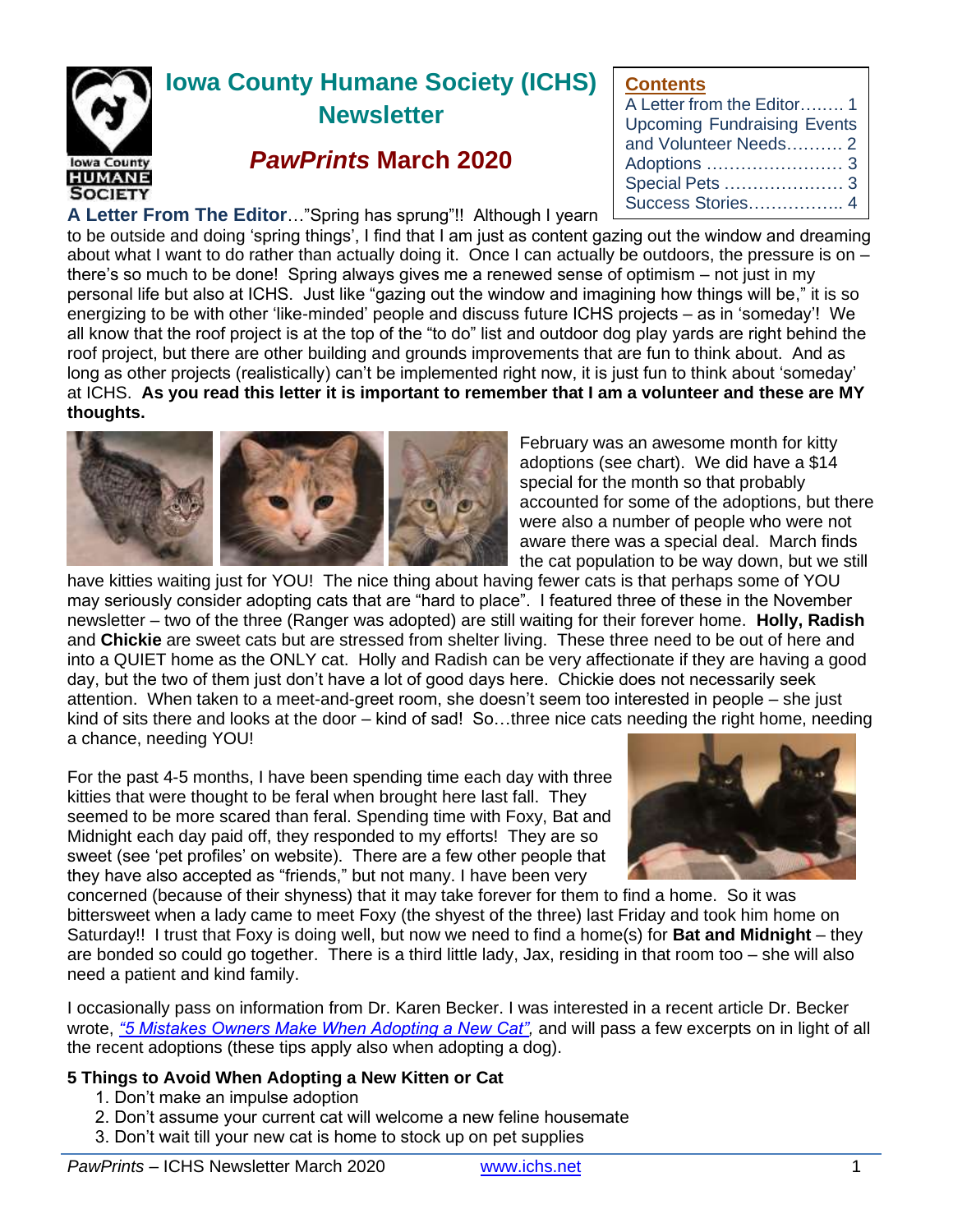4. Don't overlook the need to pet-proof your home

5. Don't rush introductions and don't leave your new cat alone with other pets until you're sure everyone gets along — If possible, take a few days off from work to properly welcome your new kitty home. It will take some time for him to get acclimated to his new environment and daily routine.

The more time you're able to spend with him giving him lots of positive attention, building trust and teaching him the routines in his new home and life, the better the outcome for both of you. I recommend separating your new arrival from the rest of the household in a little bed-and-breakfast setup of his own for at least a week. This will help him get acclimated on his own terms, which is the way cats prefer things.

Kitties are very sensitive to new environments, sounds, tastes, smells and so forth — and they're very easily stressed by any change in their lives. Put his litterbox, food and toys in his private room and keep noise, confusion and visitors to a minimum.

Introduce other members of the household one at a time. Ideally, this takes place in a neutral space after the new cat has ventured out on his own to investigate. Meet-and-greets should be done in a calm, quiet, low-stress environment so as not to scare or further stress the new kitty.

It's also important that the new kitty not have free rein in your home before you're completely confident he is safe in the new environment, and that both he and your other pets are safe in terms of interacting with each other in your absence.

Don't ever leave a new pet unattended with existing pets until you're very sure the new arrival has acclimated to the other animals and vice versa.

It is so important that cats – especially the shy, frightened ones – have plenty of time to get used to their new physical surroundings. If other animals are part of the family, how you introduce the animals to each other can be the "make or break" factor. PATIENCE is key! You can find the entirety of this article in the Mercola Health Pets Newsletter (March 3, 2020) at [drkarenbecker@mercola.com](mailto:drkarenbecker@mercola.com)

Lastly the Annual Board of Director's meeting will be **Tuesday, March 24, at the shelter at 7 PM**. And the AWE Committee meets the 3rd Thursday of the month at 11 AM if you would like to join us and share your thoughts for future changes/plans here at ICHS – we'd love to have you! **If you have any suggestions or ideas about the content of PAWPRINTS, please contact me, Terri Davis, at [roadhogbiker@gmail.com](mailto:roadhogbiker@gmail.com)**

### **Upcoming Fundraising Events and Volunteer Needs**

Just a reminder that ICHS is always looking for volunteers to help with the planning and implementation of our fundraisers. Our goal is to have enough volunteers so that each individual would only have to help plan and/or work at one event per year. So... if you would like to get involved with the planning and organizing of 2020's fundraisers, please contact the shelter for more details. We're always looking for 'cat cuddlers' and dog walkers also. We hope to hear from you!!! For more information on volunteer opportunities, please visit the ICHS website at<https://ichs.net/volunteer-help/volunteer/>



**April 5, 11, 19, & 26 - Canine Good Citizen Spring Session Fundraiser** - ICHS will be holding our Spring CGC class session during the month of April with classes on Sunday (no class on Easter Sunday – rather the 2nd class will be on Saturday, the 11th). Classes will be from 1pm to 3pm, with the certification test on the last Sunday (4/26). The cost for this session is just \$75. Sign up now, spots are limited and usually fill up fast!



**April 11 - Easter Bake Sale** - This traditional event dates back to the early beginnings of ICHS. The sale will be in the usual place – Spring Gate Mall in Dodgeville (near the entrance to Piggly Wiggly). The sale starts at 8am and continues until 1pm or until all the "goodies" are gone. The variety and amount of donated treats is amazing! So, make our bake sale a part of your Easter tradition – and enjoy!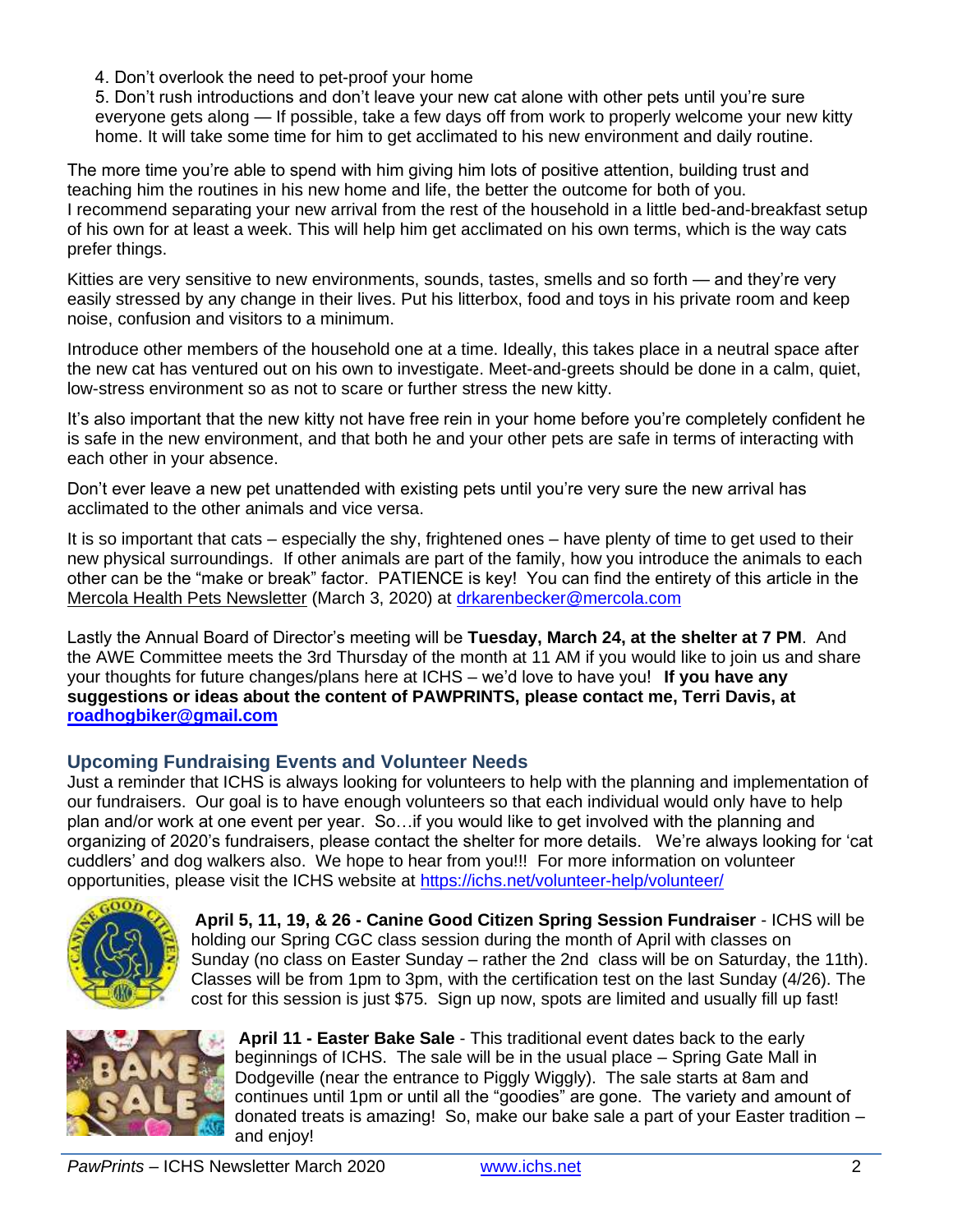

**ICHS Annual Garage Sale Fundraiser (April 23, 24 & 25 – same as Dodgeville's city-wide garage sale)** - Please join us for our annual spring garage sale! We'll be open from 8am-2pm each day. We'll have TONS of great deals on new and lightly used animal items (dog & cat crates, toys, bowls, beds, collars, etc.), as well as everything else you'd expect at a garage sale! Want to help raise money for ICHS? We are now accepting garage sale donations such as furniture, household items, electronics, jewelry, etc. Please only bring us items that are in good condition and functional - if you're not sure, call ahead and ask! Thank you!

#### **January & February Adoptions**

| <b>January</b>  |             |             | <b>February</b>        |                   |          |                                |              |
|-----------------|-------------|-------------|------------------------|-------------------|----------|--------------------------------|--------------|
| Cats            |             | <b>Dogs</b> | <b>Cats</b>            |                   |          |                                | <b>Dogs</b>  |
| Olive           | Pepperoni*  | Loki        | Gwen                   | Randy & Oakley    | Sheba+ & | Tinker                         | April        |
| Saucy $\odot$ & | Autumn      | Toby        | Kirk &                 | Penny & Gretta    | Verbena+ | $\mathsf{Pip}(\mathbf{\odot})$ | <b>Beira</b> |
| Dodger $\odot$  | Charcoal    | Cooper      | Patches <sup>(3)</sup> | Josh & Lisa       | Toby     | Titania                        | Chucky       |
| Munchkin        | & Boots     |             | Peony                  | Ethan & Ricky     | Timmy    | Mr. T                          |              |
| Harold          | Little John |             | Isaac $\odot$ &        | Valerie & Ripley  | Callie   |                                |              |
| Xander &        | Ranger      |             | Lennon (C)             | Grayson $\odot$ + | Fresno*  |                                |              |
| Wesley          | Tavia       |             | Tabby                  | & Potsy+          | Sassy    |                                |              |
| Jade            | Tomi        |             | Mason                  | Tiger+ & Ted+     | Cody     |                                |              |
| Leah            | Sammy       |             | Felix                  | Boo+ & Dale+      | Mouser   |                                |              |
| Smudge          | Lilah       |             | Max                    | Abigale $\odot$ + | Luke     |                                |              |
| $* =$ kitten    |             |             |                        |                   |          |                                |              |

**\*** = kitten

+ = transferred to another rescue/shelter

= denotes animal has been at ICHS for over a year/was on the Top Ten list/has special needs/or is elderly

#### **Special Pets**

We all know that all animals are 'special' but the animals featured in this section are indeed special. These are 'special needs' animals. The special person/family who adopts one of these animals knows that this may/may not be the long-term relationship which we hope for when we open our hearts and homes to a new family member. These animals' 'forever homes' with us may be just for a short time before they move on…But, nevertheless, these animals need a home and a loving family just as we all do. Are you possibly the family that could provide a home for one of these animals? If not, do you know of a family who could provide a loving home for these animals? If so, please come out to ICHS and find out more about these animals from the ICHS staff.



#### **FIV Kitties – Parker**

**Parker** is currently living with a foster family (our fingers are crossed that his family will decide to make him a permanent member of their family)!

**FeLV Kitties – No FeLV kitties at the moment**